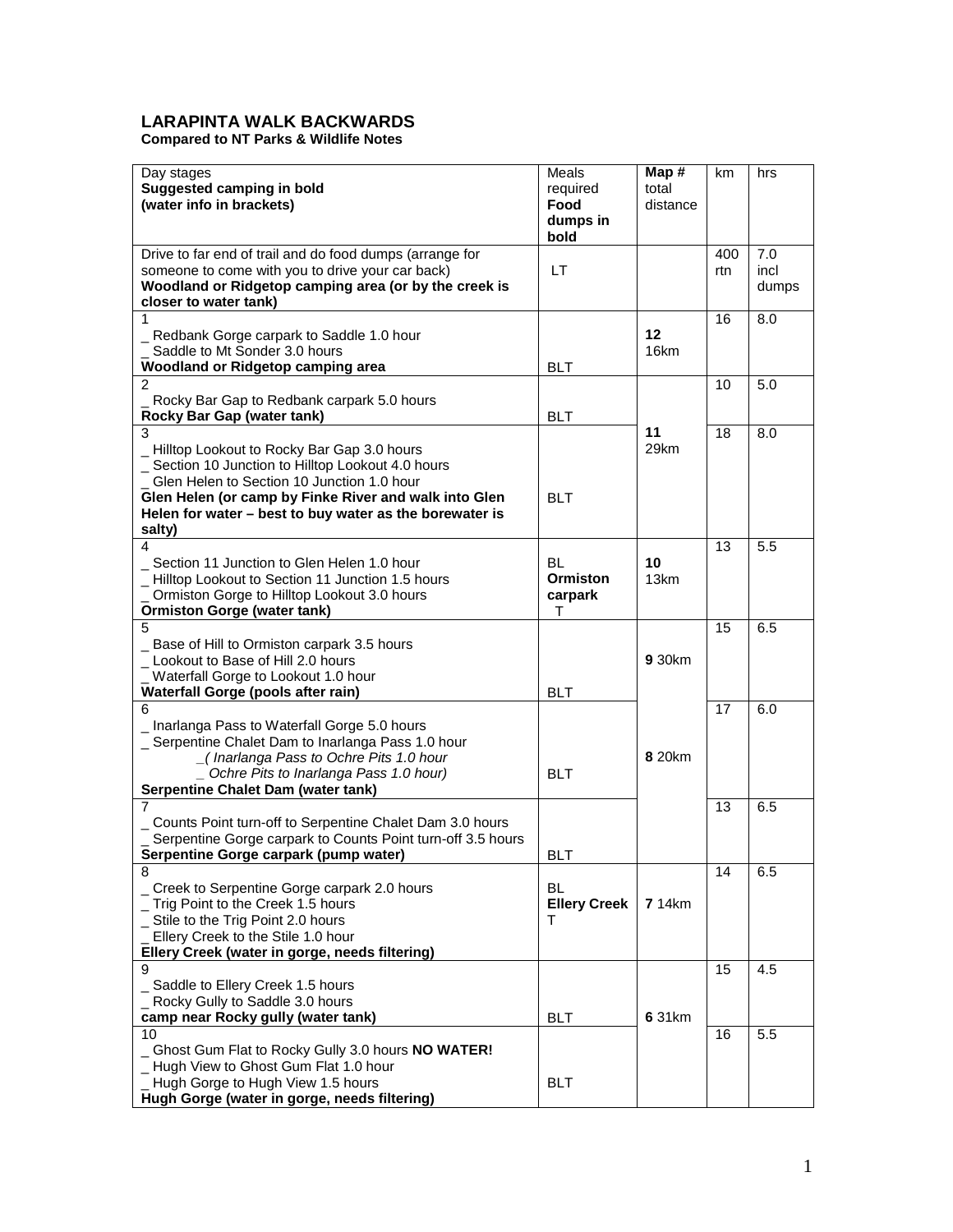| 11                                                  |                 |        | 6  | 6.0 |
|-----------------------------------------------------|-----------------|--------|----|-----|
| Pocket Valley to Hugh Gorge 1.5 hours               |                 |        |    |     |
| Hugh Gorge Junction to Pocket Valley 1.0 hour       |                 |        |    |     |
|                                                     | <b>BLT</b>      |        |    |     |
| Rocky Saddle to Hugh Gorge Junction 2.5 hour        |                 |        |    |     |
| Creek to Rocky Saddle 1.0 hour                      |                 |        |    |     |
| Creek (pools after rain)                            |                 | 5 16km |    |     |
| 12                                                  | BL              |        | 10 | 8.0 |
| Razorback Ridge to the creek 1.0 hour               | <b>Birthday</b> |        |    |     |
| _ Windy Saddle to Razorback Ridge 0.5 hours         | Waterhole       |        |    |     |
| _ Rocky Talus to Windy Saddle 1.0 hour              | <b>REQUIRES</b> |        |    |     |
| _ Spencer Gorge to Rocky Talus 3.0 hours            | 4WD & 2hrs      |        |    |     |
| Birthday Waterhole to Spencer Gorge 2.5 hours       | т               |        |    |     |
|                                                     |                 |        |    |     |
| <b>Birthday Waterhole (water tank)</b>              |                 |        |    |     |
| 13                                                  |                 |        | 9  | 5.5 |
| _ Mintbush Spring to Birthday Waterhole 1.5 hours   |                 |        |    |     |
| _ Rocky Cleft to Mintbush Spring 2.0 hours          |                 |        |    |     |
| Brinkley Bluff to Rocky Cleft 2.0 hours             | <b>BLT</b>      |        |    |     |
| <b>Brinkley Bluff (NO WATER)</b>                    |                 | 4 18km |    |     |
| 14                                                  |                 |        | 9  | 5.5 |
| Reveal Saddle to Brinkley Bluff 1.5 hours NO WATER! |                 |        |    |     |
| _ Bridle Path Lookout to Reveal Saddle 1.0 hour     |                 |        |    |     |
| Standley Chasm to Bridle Path Lookout 3.0 hours     | <b>BLT</b>      |        |    |     |
| <b>Standley Chasm (tap water)</b>                   |                 |        |    |     |
| 15                                                  |                 |        | 14 | 7.5 |
| _ Angkale Junction to Standley Chasm 1.0 hour       |                 |        |    |     |
| _ Millers Flat to Angkale Junction 1.5 hours        |                 | 3 14km |    |     |
|                                                     |                 |        |    |     |
| _ Tangentyere Junction to Millers Flat 2.5 hours    |                 |        |    |     |
| (alternative low route1.5 hours)                    | <b>BLT</b>      |        |    |     |
| _ Fish Hole to Tangentyere Junction 0.5 hour        |                 |        |    |     |
| _ Jay Creek to Fish Hole 0.5 hour                   |                 |        |    |     |
| Jay Creek (water tank)                              |                 |        |    |     |
| 16                                                  |                 |        | 12 | 4.5 |
| Spring Gap to Jay Creek 2.5 hours                   |                 |        |    |     |
| _ Mulga Camp to Spring Gap 0.5 hours                |                 |        |    |     |
| Mulga Camp (water tank)                             | <b>BLT</b>      | 2 25km |    |     |
| 17                                                  |                 |        | 12 | 4.5 |
| _ Bond Gap to Mulga Camp 2.0 hours                  | <b>BL</b>       |        |    |     |
| Simpsons Gap to Bond Gap 2.5 hours                  | <b>Simpsons</b> |        |    |     |
| Simpsons Gap (tap water)                            | Gap             |        |    |     |
|                                                     | т               |        |    |     |
| 18                                                  |                 |        | 12 | 4.0 |
| _ Hat Hill Saddle to Simpson Gap 1.0 hour           |                 |        |    |     |
| Scorpion Pool to Hat Hill Saddle 1.5 hours          | <b>BLT</b>      |        |    |     |
| _Wallaby Gap to Scorpion Pool 1.5 hours             |                 |        |    |     |
|                                                     |                 |        |    |     |
| <b>Wallaby Gap (water tank)</b>                     |                 | 1 24km |    |     |
| 19                                                  |                 |        | 12 | 5.0 |
| _ Euro Ridge to Wallaby Gap 1.0 hour                |                 |        |    |     |
| Geoff Moss Bridge to Euro Ridge 2.5 hours           |                 |        |    |     |
| _ Telegraph Station to Geoff Moss Bridge 1.5 hours  | <b>BLT</b>      |        |    |     |
|                                                     |                 |        |    |     |